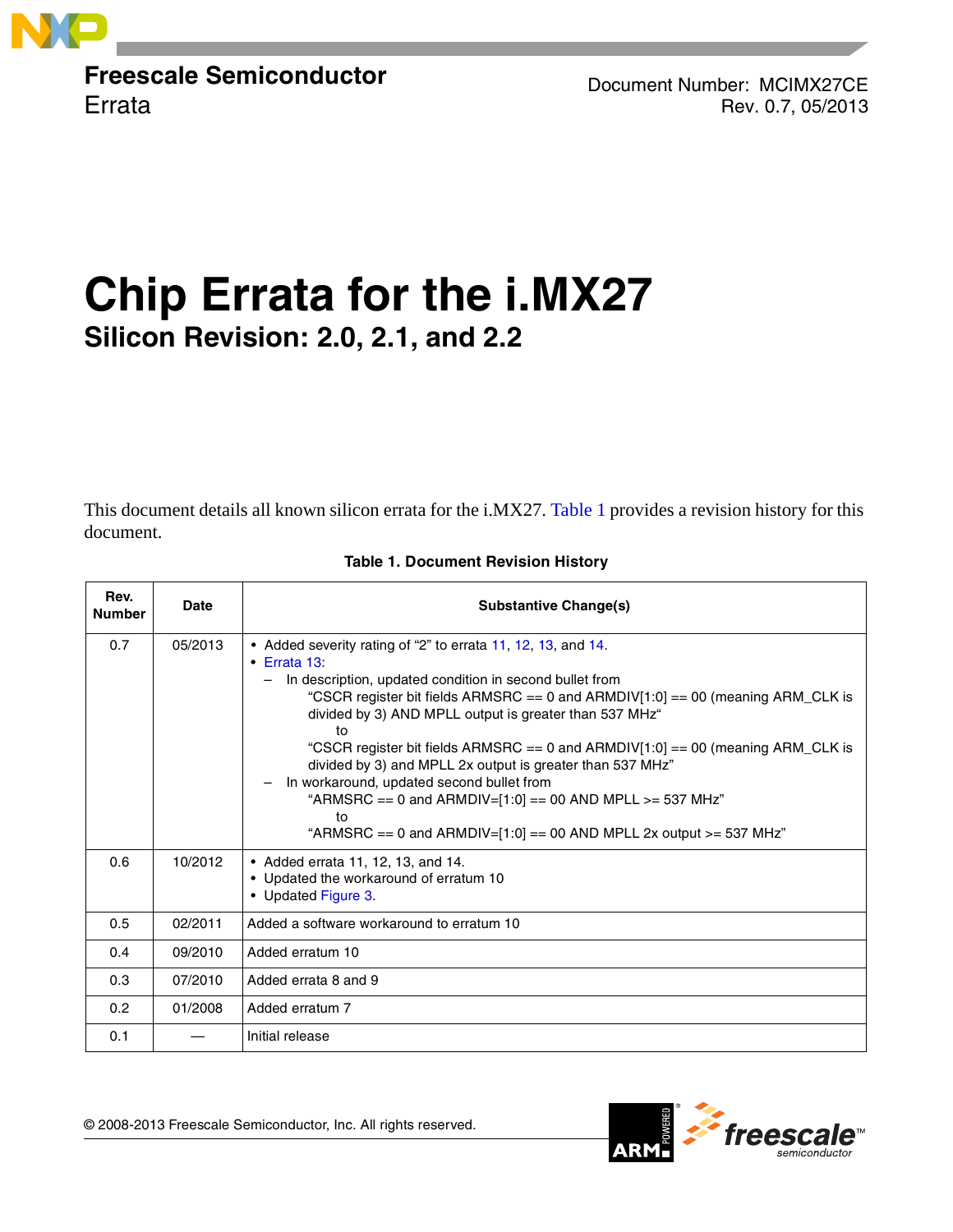

<span id="page-1-0"></span>[Table 2](#page-1-0) defines severity values for errata described in this document.

|   | Severity Errata Type | <b>Definition</b>                                                                                                 | Workaround          |
|---|----------------------|-------------------------------------------------------------------------------------------------------------------|---------------------|
|   | Critical             | Failure mode that severely inhibits the use of the device for all or a majority of<br>intended applications       | Unavailable         |
|   | High                 | Failure mode that might restrict or limit the use of the device for all or a majority of<br>intended applications | Generally available |
| 3 | Moderate             | Unexpected behavior that does not cause significant problems for the intended<br>applications of the device       | Generally available |

## **Table 2. Definitions of Errata Severity**

<span id="page-1-1"></span>[Table 3](#page-1-1) provides the silicon revision and equivalent mask set and product number contained within this errata document.

| <b>Silicon Revision</b> | <b>Mask Set</b> | <b>Product Number</b> |
|-------------------------|-----------------|-----------------------|
| 2.0                     | 0M72J           | MCIMX27               |
| 2.1                     | M72J            | MCIMX27               |
| 22                      | M72J            | MCIMX27               |

#### **Table 3. Silicon Revision to Mask Set Correlation**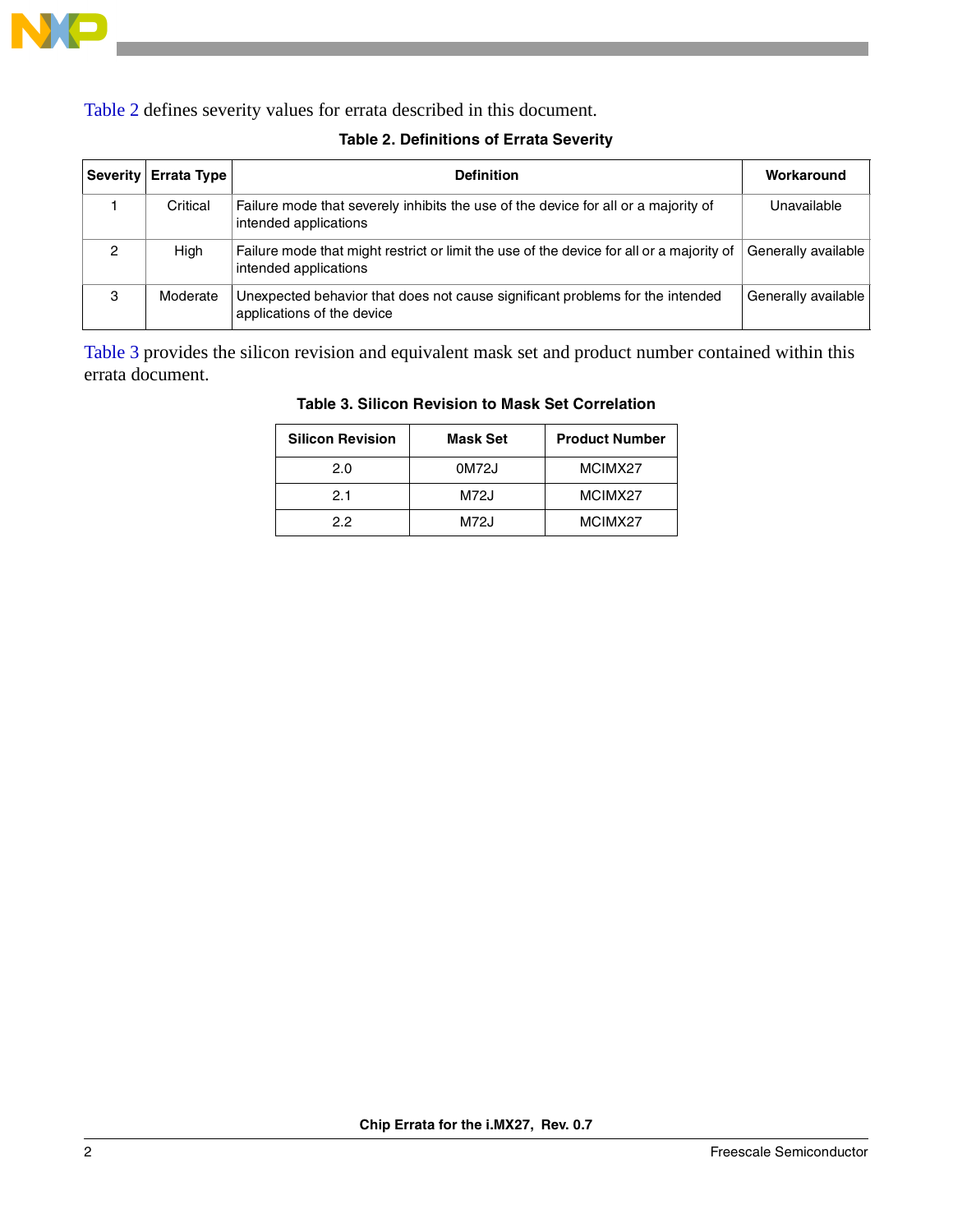

[Table 4](#page-2-0) provides the known chip errata affecting silicon version 2.0, 2.1, and 2.2 of the i.MX27 Multimedia Applications Processor.

<span id="page-2-0"></span>

|                | Number Severity | <b>Erratum</b><br>ID | <b>Summary</b>                                                                                                                                                             | <b>Details</b>                                                                                                                                                                                                                                                                                                                                                                                                                                                                                                                                                                                                                                                                                                                                                       |
|----------------|-----------------|----------------------|----------------------------------------------------------------------------------------------------------------------------------------------------------------------------|----------------------------------------------------------------------------------------------------------------------------------------------------------------------------------------------------------------------------------------------------------------------------------------------------------------------------------------------------------------------------------------------------------------------------------------------------------------------------------------------------------------------------------------------------------------------------------------------------------------------------------------------------------------------------------------------------------------------------------------------------------------------|
| 1              | 3               | bo57692              | <b>Module Affected:</b><br>• Video<br>$\bullet$ Codec<br>Title: Video Codec<br>module supporting MV<br>and MVD ranges does<br>not conform with<br>standard.                | <b>Description:</b><br>Video Codec module supporting MV and MVD ranges does not<br>conform with the H.264 standard.<br>• The standard specifies the range of MVD to be<br>-4096 to 4095.75. However, the Video Codec module only<br>supports up to -2048-2047.75.<br>• The standard specifies that the range of horizontal MV to be<br>-2048 to 2047.75. However, the Video Codec module only<br>supports up to -1024 to 1023.75. Because the maximum<br>image resolution in the i.MX27 device is $720 \times 576$ , it is not<br>likely to receive a bitstream with MV/MVD in such a large range<br>in real codec applications; therefore, there is no real impact to<br>applications.<br>Workaround:<br>No workaround<br><b>Fix Plan/Status:</b><br>No fix planned |
| $\overline{c}$ | 3               | bo58229              | <b>Module Affected:</b><br><b>USB</b><br>Title: A remote<br>wake-up can be<br>interpreted as a<br>disconnect.                                                              | <b>Description:</b><br>In Host mode in the ULPI core, a remote wake-up can be<br>interpreted as a disconnect. This issue involves the latency when<br>asserting in synchronous mode. In some instances, the host will<br>not properly latch the K state. When this occurs, the core wakes<br>up to a J state. Eventually the host will not resume, and will show<br>an SE0 and assume a disconnect occurred.<br>Workaround:<br>No workaround<br><b>Fix Plan/Status:</b><br>No fix planned                                                                                                                                                                                                                                                                            |
| 3              | 3               | bo57815              | <b>Module Affected:</b><br><b>WEIM</b><br><b>Title: A burst write</b><br>access will miss the<br>first word when the<br>burst write follows<br>another burst<br>operation. | <b>Description:</b><br>When a burst access to WEIM external memory is immediately<br>followed by another burst access, the first word may be missed at<br>write-burst access because the eb_b signal comes too late.<br>Reason:<br>The ecb_hburst_ecb_fw signal in the WEIM Bus Controller<br>module has an extra-high pulse, and only one high pulse is<br>required.<br>Workaround:<br>Set EDC field to two breaks, which continues the burst access to<br>external memory.<br><b>Fix Plan/Status:</b><br>No fix planned                                                                                                                                                                                                                                            |

#### **Table 4. Chip Errata for i.MX27**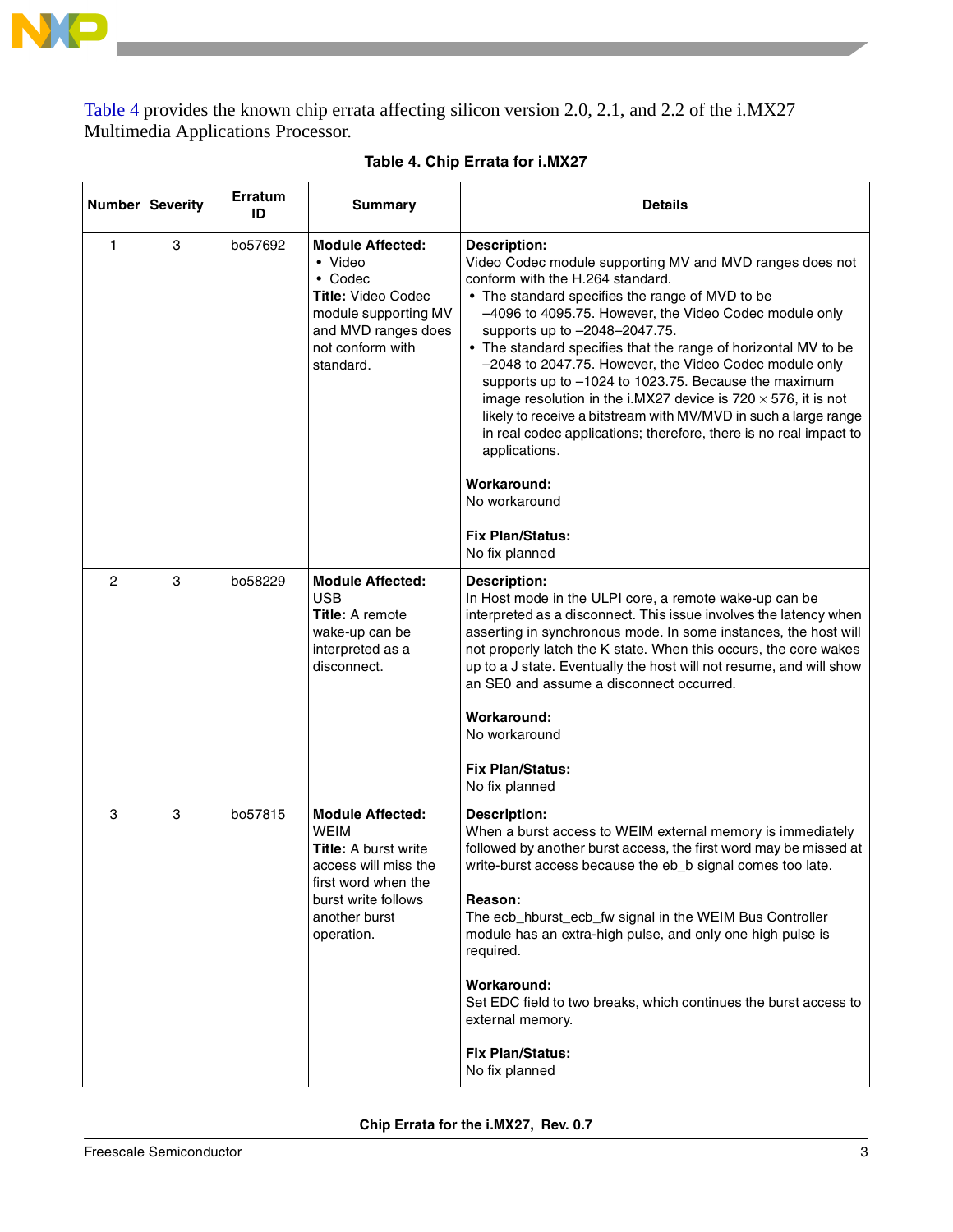

| <b>Number</b> | <b>Severity</b> | <b>Erratum</b><br>ID | <b>Summary</b>                                                                                                                                                                     | <b>Details</b>                                                                                                                                                                                                                                                                                                                                                                                                                                                                                                                                                                                                                                                                                                                                                                                                                                                                                                                                                                                                                                                                                                                                                                                                                                                                                                                                                                                                           |
|---------------|-----------------|----------------------|------------------------------------------------------------------------------------------------------------------------------------------------------------------------------------|--------------------------------------------------------------------------------------------------------------------------------------------------------------------------------------------------------------------------------------------------------------------------------------------------------------------------------------------------------------------------------------------------------------------------------------------------------------------------------------------------------------------------------------------------------------------------------------------------------------------------------------------------------------------------------------------------------------------------------------------------------------------------------------------------------------------------------------------------------------------------------------------------------------------------------------------------------------------------------------------------------------------------------------------------------------------------------------------------------------------------------------------------------------------------------------------------------------------------------------------------------------------------------------------------------------------------------------------------------------------------------------------------------------------------|
| 4             | 2               | bo93263              | <b>Modules Affected:</b><br>• Video<br>$\bullet$ Codec<br>Title: Lockup of Video<br>Codec in MPEG-4<br>encode or decode<br><b>Note:</b> Applies only to<br>silicon revision<br>2.0 | <b>Description:</b><br>During encoding or decoding MPEG-4, the Video Codec module<br>can lock up. In the combined AXI to AHB and 32–64 gasket, there<br>is a FIFO for read data, which buffers data that is coming from the<br>64-bit bus faster than the 32-bit bus can accept it. There is no logic<br>to send a request to memory only when the FIFO has room for<br>return data. In a case with ideal data throughput, this FIFO<br>overruns and read data is corrupted. This ideal data throughput<br>only happens during MPEG-4 encoding and decoding.<br>Workarounds:<br>• Set the Latency Hiding Disable (LHD) bit in the ESDCTL DDR<br>Controller ESDMISC register. This adds latency between DDR<br>transactions, removing the ideal data throughput. This should<br>only be done during MPEG-4 encoding and decoding. Note<br>that this reduces performance.<br>During MPEG-4 encoding/decoding, this degradation is<br>acceptable. LHD should not be set during H.264 or H.263<br>operation.<br>• Assign all buffers accessed by the video code into the same<br>DRAM bank and ensure every buffer type has a size of integer<br>number of pages. This ensures that there is a page miss<br>between accesses of different sub-masters inside the VPU,<br>increasing the delay. The DRAM is split into four equal sizes<br>called banks, so the bank size is 1/4 of the DRAM size.<br><b>Fix Plan/Status:</b> |
|               |                 |                      |                                                                                                                                                                                    | Fixed in silicon revision 2.1                                                                                                                                                                                                                                                                                                                                                                                                                                                                                                                                                                                                                                                                                                                                                                                                                                                                                                                                                                                                                                                                                                                                                                                                                                                                                                                                                                                            |
| 5             | 3               | bo93708              | <b>Module Affected:</b><br><b>JTAG Controller</b><br>Title: Boundary scan<br>fails because of an<br>internal timing issue.<br>Note: Applies only to<br>silicon revision<br>2.0     | <b>Description:</b><br>Timing is not properly extracted for the boundary scan circuitry so<br>post-layout gate-level simulations did not correctly simulate the<br>circuit. A race condition prevents proper shifting of data through<br>the Boundary Scan circuitry.<br>Workaround:<br>None<br><b>Fix Plan/Status:</b><br>Fixed in silicon revision 2.1                                                                                                                                                                                                                                                                                                                                                                                                                                                                                                                                                                                                                                                                                                                                                                                                                                                                                                                                                                                                                                                                 |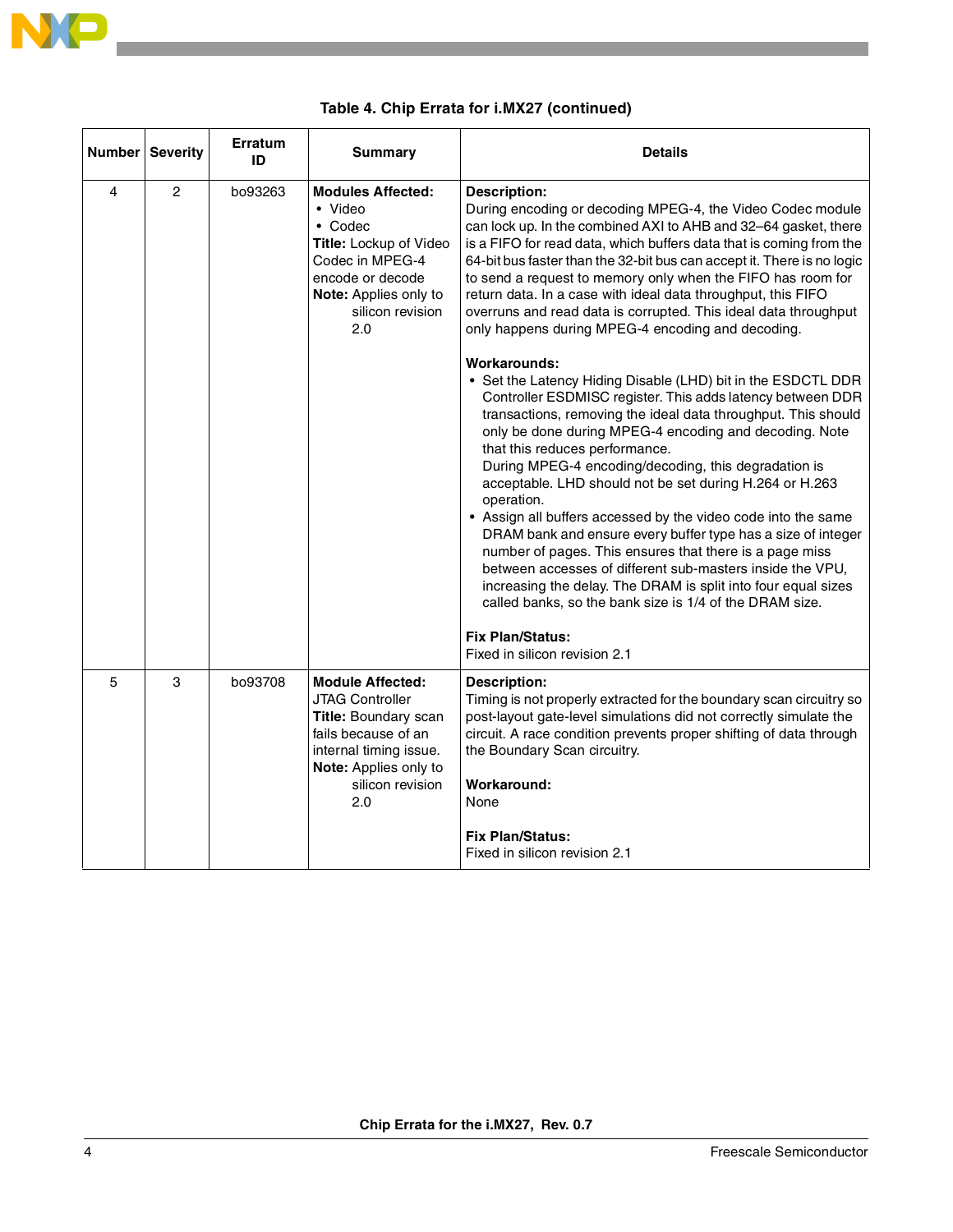

|                | <b>Number Severity</b> | Erratum<br>ID | <b>Summary</b>                                                                                                                                                                                                                                                                                        | <b>Details</b>                                                                                                                                                                                                                                                                                                                                                                                                                                                                                                                                                                                                                                                                                                                                                                                       |
|----------------|------------------------|---------------|-------------------------------------------------------------------------------------------------------------------------------------------------------------------------------------------------------------------------------------------------------------------------------------------------------|------------------------------------------------------------------------------------------------------------------------------------------------------------------------------------------------------------------------------------------------------------------------------------------------------------------------------------------------------------------------------------------------------------------------------------------------------------------------------------------------------------------------------------------------------------------------------------------------------------------------------------------------------------------------------------------------------------------------------------------------------------------------------------------------------|
| 6              | $\overline{2}$         | bo95933       | <b>Module Affected: IIM</b><br><b>Title: When the</b><br>incorrect power-up or<br>power-down sequence<br>is used on the<br>processor,<br>unintentional<br>programming of IIM<br>fuses is possible,<br>regardless of the set<br>Fuse <sub>von</sub> voltage,<br>reconfiguring the part<br>permanently. | <b>Description:</b><br>Internal fuses on the processor could be unintentionally<br>programmed, regardless of the voltage level set for Fuse <sub>vop</sub> . Even<br>if Fuse <sub>vop</sub> is set to 1.8 V (read-only voltage), some processors<br>may be programmed at that voltage. This only happens when the<br>incorrect power-up or power-down sequence is used on the<br>processor.<br>Workaround:<br>It is recommended to power up and power-down the processor<br>following the power-up and power-down sequence documented in<br>the MCIMX27 Multimedia Applications Processor Data Sheet.<br><b>Fix Plan/Status:</b><br>No fix planned                                                                                                                                                   |
| $\overline{7}$ | $\mathcal{P}$          |               | <b>Module Affected:</b><br>eMMA PP<br>(Post Processor)<br><b>Title: Resize fails when</b><br>the horizontal scale is<br>bigger than two.                                                                                                                                                              | <b>Description:</b><br>The gasket that is between the Post Processor and the EMI<br>cannot support burst accesses when the burst length is equal to<br>or over 16 words. However, the Post Processor will do the burst<br>access over 16 words when it resizes with the horizontal scale<br>over 2. In this case, the Post Processor's access misses the data<br>or will be pending due to no response from the gasket.<br>Workaround:<br>Use software for horizontal resizing when the scale is bigger than<br>two. For example, when the scale is 2.5 for both horizontal and<br>vertical, software should be used to produce the horizontal resize<br>with scale 2, and the Post Processor should do the vertical 2.5<br>and horizontal 1.25 resize.<br><b>Fix Plan/Status:</b><br>No fix planned |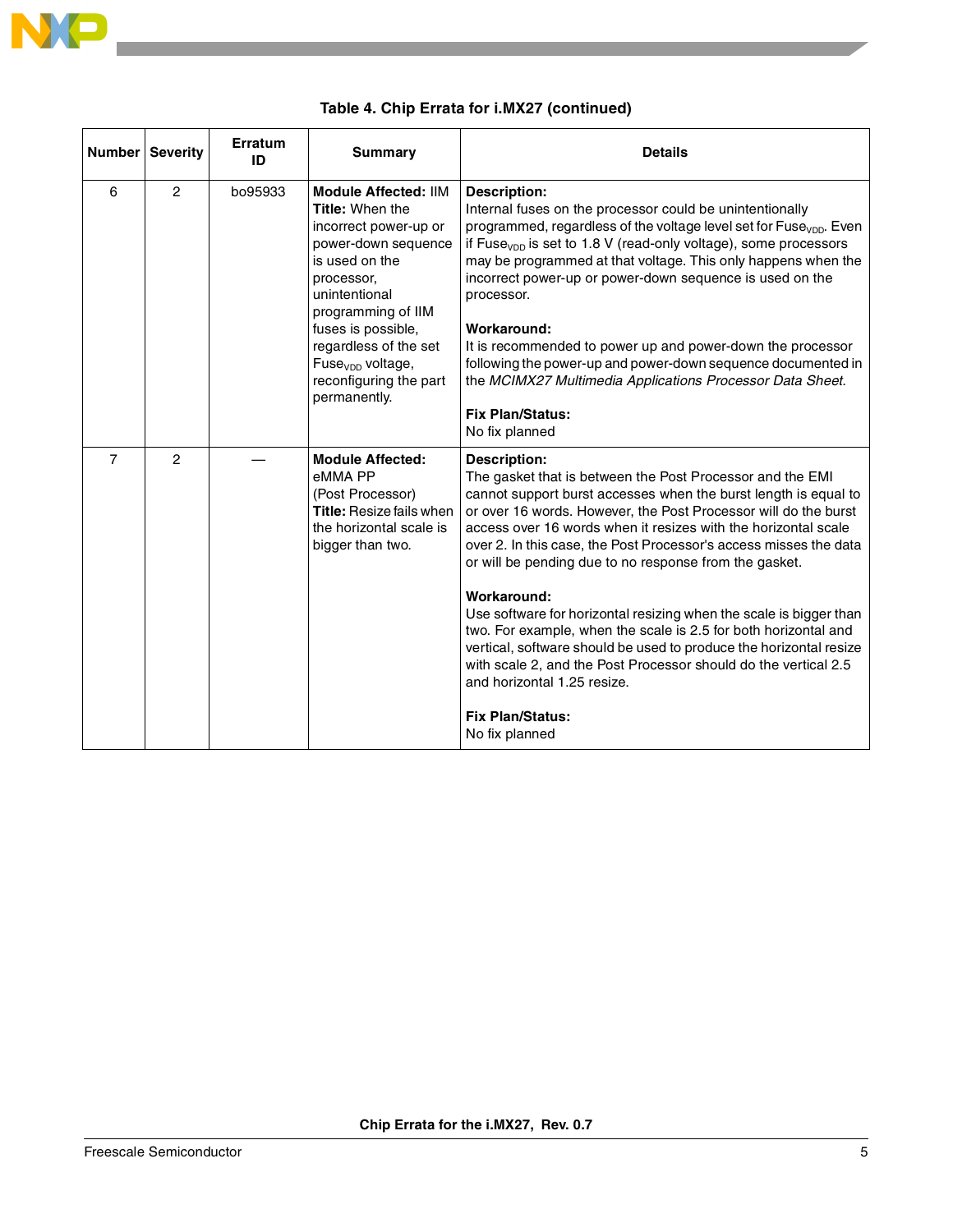

|   | Number Severity | Erratum<br>ID | <b>Summary</b>                                                                                                                                                                                                                                                          | <b>Details</b>                                                                                                                                                                                                                                                                                                                                                                                                                                                                                                                                                                                                                                                                                                                                                                                                                                                                                                                                                                                                                                                                                                                                                                 |
|---|-----------------|---------------|-------------------------------------------------------------------------------------------------------------------------------------------------------------------------------------------------------------------------------------------------------------------------|--------------------------------------------------------------------------------------------------------------------------------------------------------------------------------------------------------------------------------------------------------------------------------------------------------------------------------------------------------------------------------------------------------------------------------------------------------------------------------------------------------------------------------------------------------------------------------------------------------------------------------------------------------------------------------------------------------------------------------------------------------------------------------------------------------------------------------------------------------------------------------------------------------------------------------------------------------------------------------------------------------------------------------------------------------------------------------------------------------------------------------------------------------------------------------|
| 8 | 3               |               | ENGcm11270   Module Affected:<br><b>WEIM</b><br>Title: AUSx bits do not<br>work for address bit<br>A[23].<br>Note: The AUS feature<br>is not only for<br>ADDR[25:16]<br>(Address Bus<br>MSB), but also<br>for ADDR[15:0]<br>(Multiplexed<br><b>Address Bus</b><br>LSB). | <b>Description:</b><br>The AUS bits in the WEIM Configuration Register (WCR) do not<br>work for the address bus bit A[23]. The WEIM address bus' most<br>significant bits (ADDR[25:16], Address Bus MSB) are used for<br>address bits [25:16]. If the corresponding AUSx bit (each WEIM<br>chip select has a corresponding AUS bit) is set to 1 in the WCR<br>register, then these MSB signals reflect the AHB address bits<br>[25:16]. If the AUSx bit is set to 0, then these signals should<br>represent AHB address bits [27:18] for word width memory,<br>[26:17] for half word width memory, and [25:16] for byte-width<br>memory. The error occurs when the AUSx bit is set to 1, which<br>causes the A[23] bit to not match the correct value of the<br>corresponding AHB address bit.<br>Reason:<br>This errata affects all Chip-Select regions (that is, CS0-CS5). You<br>cannot use the WEIM AUS feature to use un-shifted address<br>mode if address bit A[23] is needed to address the external<br>memory device.<br>Workaround:<br>Set AUSx to 0, if address bit A[23] is needed to address the<br>external device.<br><b>Fix Plan/Status:</b><br>No fix planned |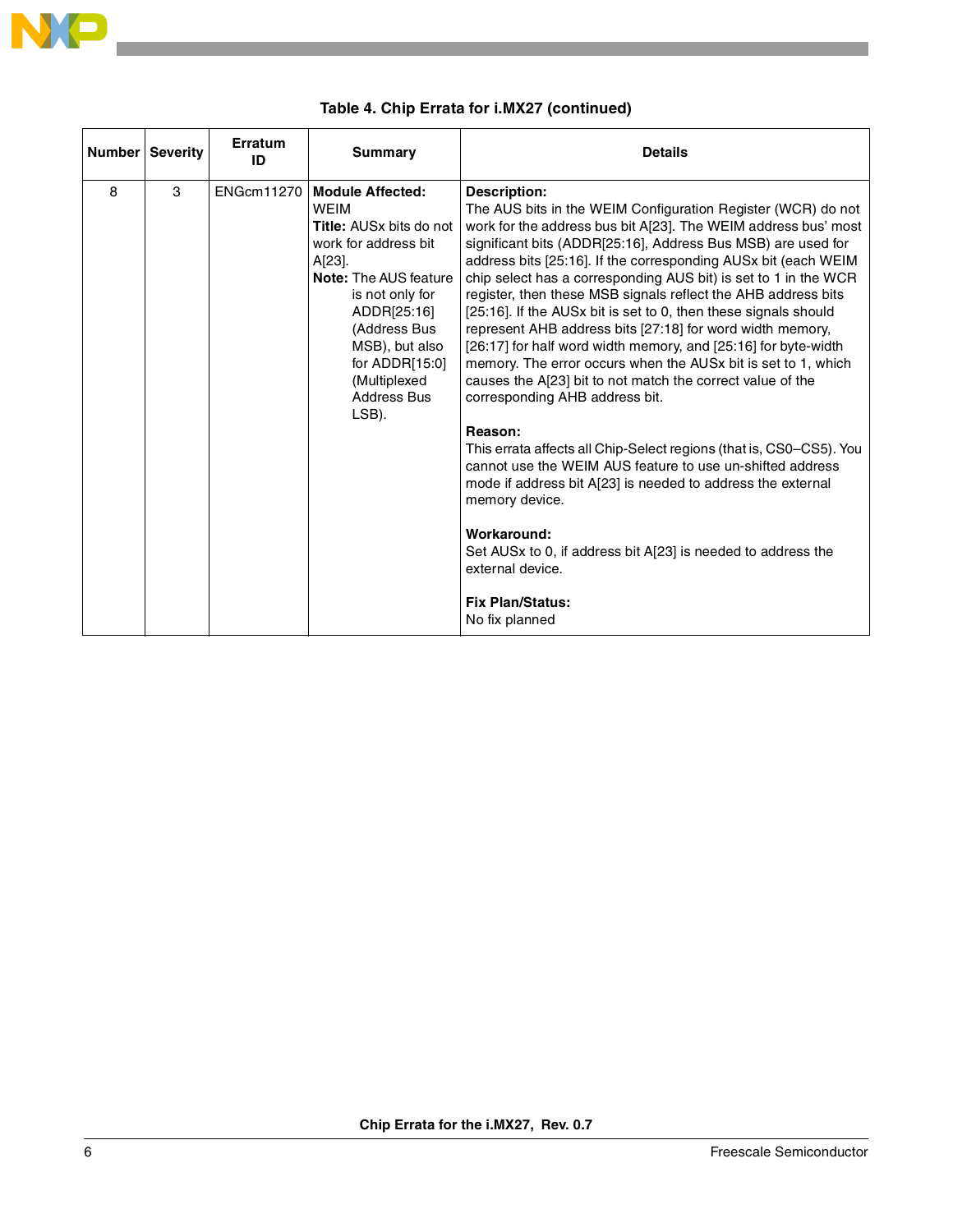

|   | Number Severity | Erratum<br>ID | <b>Summary</b>                                                                                                                                                              | <b>Details</b>                                                                                                                                                                                                                                                                                                                                                                                                                                                                                                                                                                                                                                                                                                                                                                                                                                                                                                                                                                                                                                                                                                                                                                                                                                                                                                                                                                                                                                                               |
|---|-----------------|---------------|-----------------------------------------------------------------------------------------------------------------------------------------------------------------------------|------------------------------------------------------------------------------------------------------------------------------------------------------------------------------------------------------------------------------------------------------------------------------------------------------------------------------------------------------------------------------------------------------------------------------------------------------------------------------------------------------------------------------------------------------------------------------------------------------------------------------------------------------------------------------------------------------------------------------------------------------------------------------------------------------------------------------------------------------------------------------------------------------------------------------------------------------------------------------------------------------------------------------------------------------------------------------------------------------------------------------------------------------------------------------------------------------------------------------------------------------------------------------------------------------------------------------------------------------------------------------------------------------------------------------------------------------------------------------|
| 9 | $\overline{2}$  |               | ENGcm11409   Module Affected:<br><b>WEIM</b><br>Title: In $FCE = 1$<br>mode, WEIM cannot<br>correctly sample the<br>data if there is ECB<br>asserted during burst<br>access | <b>Description:</b><br>End current burst (WAIT). This active-low input signal ECB is<br>asserted by external burst capable devices. It is serviced only in<br>synchronous mode (SYNC = $1$ ). This signal can be used in the<br>following modes depending on the EW bit in the Chip Select<br>Control Register.<br>• In the ECB mode (EW = 0), ECB indicates the end of the<br>current (continuous) burst sequence. Following assertion, the<br>WEIM terminates the current burst sequence and initiates a<br>new one.<br>$\bullet$ In the WAIT mode (EW = 1), the memory device asserts this<br>signal to insert WAIT states during refresh collisions or during<br>a row boundary crossing. Following assertion, the WEIM does<br>not terminate the current burst sequence and continues it once<br>WAIT is negated.<br>FCE is a parameter in the register CSCRxA that is used to enable<br>or disable feedback clock:<br>$\bullet$ If FCE = 0, WEIM samples the data by internal AHB bus clock.<br>• If FCE = 1, WEIM samples the data by BCLK_FB signal that is<br>from PAD.<br>• If FCE is configured to 1 and there is ECB assertion during<br>access, WEIM does not sample the correct data.<br>Reason:<br>You cannot use $FCE = 1$ mode when there is $ECB$ assertion<br>during access.<br>Workaround:<br>If external device asserts ECB_B signal during burst access in<br>$FCE = 1$ mode, use $FCE = 0$ mode instead.<br><b>Fix Plan/Status:</b><br>No fix planned |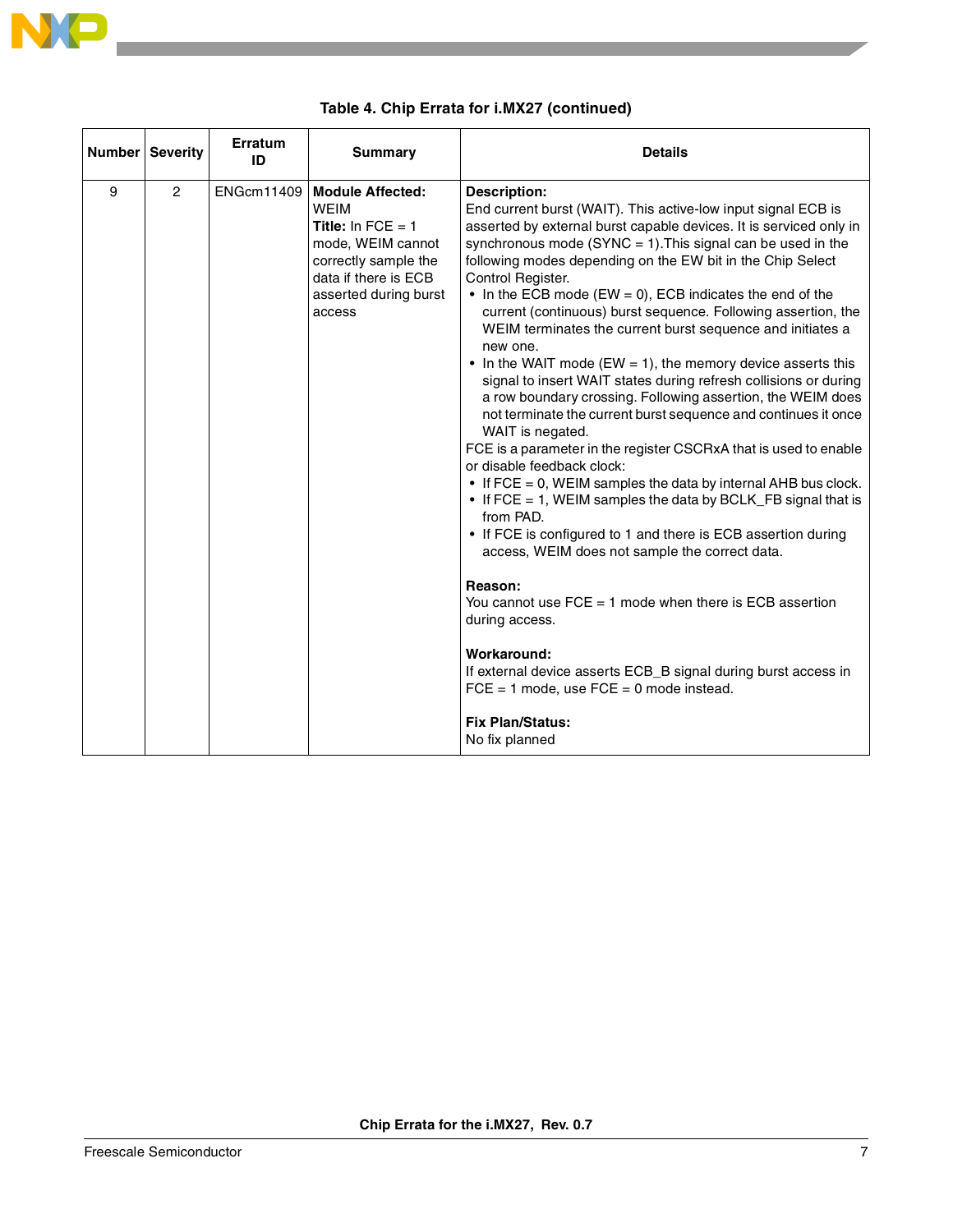

<span id="page-7-0"></span>

|    | Number Severity | Erratum<br>ID     | <b>Summary</b>                                                                                                                                                     | <b>Details</b>                                                                                                                                                                                                                                                                                                                                                                                                                                                                                                                                                                                                                                                                                                                                                                                                                                                                                                                                                                                                                                                                                                                                                                                                                                                                                                                                                                                                                                                                                                                                                                                                                                                                                                                                                                                                                                                                                                                                                                                                                                               |
|----|-----------------|-------------------|--------------------------------------------------------------------------------------------------------------------------------------------------------------------|--------------------------------------------------------------------------------------------------------------------------------------------------------------------------------------------------------------------------------------------------------------------------------------------------------------------------------------------------------------------------------------------------------------------------------------------------------------------------------------------------------------------------------------------------------------------------------------------------------------------------------------------------------------------------------------------------------------------------------------------------------------------------------------------------------------------------------------------------------------------------------------------------------------------------------------------------------------------------------------------------------------------------------------------------------------------------------------------------------------------------------------------------------------------------------------------------------------------------------------------------------------------------------------------------------------------------------------------------------------------------------------------------------------------------------------------------------------------------------------------------------------------------------------------------------------------------------------------------------------------------------------------------------------------------------------------------------------------------------------------------------------------------------------------------------------------------------------------------------------------------------------------------------------------------------------------------------------------------------------------------------------------------------------------------------------|
| 10 | $\overline{2}$  | <b>ENGcm11563</b> | <b>Module Affected: PLL</b><br>Title: Boot problem<br>due to improper clock<br>duty cycle<br>Note: Systems that<br>use 266 MHz are<br>not affected by<br>this bug. | <b>Description:</b><br>There is a design errata in the i.MX27 PLL/DIV design, which<br>causes the ARM_CLK to have an incorrect duty cycle. The root<br>cause of this issue is due to an uninitialized node in the PLL, clock<br>gating, and divider circuitry, so the probability of this issue is<br>random. This error causes the ARM™ and DDR clocks duty cycle<br>to be 66% when they are running at 266 MHz and 75% when at<br>399 MHz, instead of 50%.                                                                                                                                                                                                                                                                                                                                                                                                                                                                                                                                                                                                                                                                                                                                                                                                                                                                                                                                                                                                                                                                                                                                                                                                                                                                                                                                                                                                                                                                                                                                                                                                 |
|    |                 |                   |                                                                                                                                                                    | <b>Projected Impact:</b><br>The result of the incorrect duty cycle of the clock is that the ARM<br>core might halt. This issue affects systems that enable 399 MHz<br>for the ARM core.                                                                                                                                                                                                                                                                                                                                                                                                                                                                                                                                                                                                                                                                                                                                                                                                                                                                                                                                                                                                                                                                                                                                                                                                                                                                                                                                                                                                                                                                                                                                                                                                                                                                                                                                                                                                                                                                      |
|    |                 |                   |                                                                                                                                                                    | <b>Workarounds:</b><br>There are both a hardware and a software workaround. To<br>guarantee correct operation, the software workaround should<br>only be applied to devices that have had the new PLL test applied.<br>The test will be applied from a date code 1105:<br>• Workaround 1-Hardware:<br>Keep MPLLVDD < 200 mV during the initial part of the power-up<br>sequence and delay the MPLLVDD supply with respect to QVDD,<br>NVDD5, and AVDD. See Figure 1 for a recommended power-up<br>sequence. This workaround sets the uninitialized node to the<br>correct state enabling the appropriate 399 MHz clock output duty<br>cycle. For the clock switching errata workaround, the following<br>conditions must be satisfied:<br>QVDD must be powered up before MPLLVDD.<br>NVCC5 must be powered up before MPLLVDD. (This is<br>required for the POR_B signal to propagate to the clock<br>gating logic.)<br>AVDD must be powered up before MPLLVDD. (This is<br>required for the POR_B signal to propagate to the clock<br>gating logic.)<br>MPLLVDD must be driven to 0, not floating, before<br>powering up<br>A suggested delay circuit is described in Figure 2.<br>• Workaround 2-Software:<br>Originally for the ARM clock to work at 400 MHz, the MPLL is<br>configured for 800-MHz operating frequency at the 2x Clock Port<br>(see Figure 3 and code that follows the figure), and the DIV2<br>divider is selected by software to achieve the 400-MHz operating<br>frequency at the ARM core. The default 266-MHz frequency is<br>achieved by using the DIV3 divider with an 800-MHz frequency at<br>the 2x Clock Port (so 400-MHz MPLL frequency).<br>The intent of this workaround is to reconfigure the 2x Clock Port<br>to 1.2 GHz (600-MHz MPLL frequency), and continue to use the<br>DIV3 divider in order to achieve the 400-MHz operating<br>frequency. This avoids switching to the DIV2 divider, which<br>introduced the problem.<br><b>Fix Plan/Status:</b><br>No fix planned.<br>See continuation of this erratum on p. 12. |

### **Table 4. Chip Errata for i.MX27 (continued)**

**Chip Errata for the i.MX27, Rev. 0.7**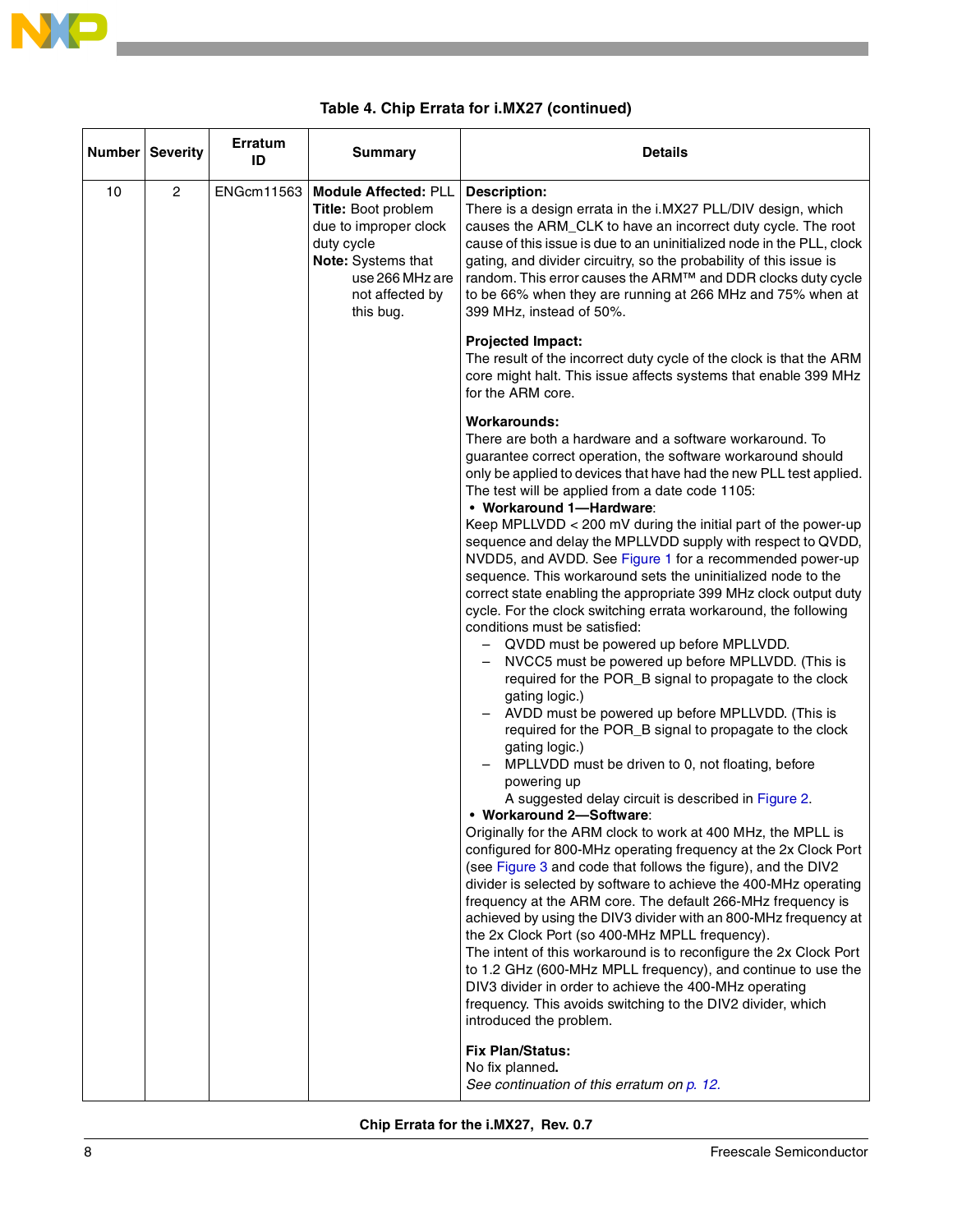

<span id="page-8-1"></span><span id="page-8-0"></span>

|    | <b>Number Severity</b> | Erratum<br>ID     | <b>Summary</b>                                                                                                                   | <b>Details</b>                                                                                                                                                                                                                                                                                                                                                                                                                                                                                                                                                                                                                                                                                  |
|----|------------------------|-------------------|----------------------------------------------------------------------------------------------------------------------------------|-------------------------------------------------------------------------------------------------------------------------------------------------------------------------------------------------------------------------------------------------------------------------------------------------------------------------------------------------------------------------------------------------------------------------------------------------------------------------------------------------------------------------------------------------------------------------------------------------------------------------------------------------------------------------------------------------|
| 11 | $\overline{2}$         | <b>TLSbo94561</b> | <b>Module Affected:</b><br><b>CCM</b><br><b>Title:</b> Read access to<br><b>Clock Controller</b><br>SPCTL0 register clears<br>it | <b>Description:</b><br>Any read access from the Clock Controller Module SPCTL0<br>register will clear the contents of the register.<br><b>Projected Impact:</b><br>For silicon revision 2.0 and prior, any read access performed from<br>the Clock Controller Module SPCTL0 register will clear the<br>contents of the register.<br>Workaround:<br>The SPCTL0 register needs to be re-programmed after each read<br>access: either with a new value, or with the same value that was<br>just read.<br><b>Projected Solution:</b>                                                                                                                                                                |
|    |                        |                   |                                                                                                                                  | Fixed in silicon revision 2.1.                                                                                                                                                                                                                                                                                                                                                                                                                                                                                                                                                                                                                                                                  |
| 12 | $\overline{2}$         | <b>TLSbo95476</b> | <b>Module Affected:</b><br><b>LCDC</b><br><b>Title: LSCLK is</b><br>missing                                                      | <b>Description:</b><br>In 4 bpp, 8 bpp, 18 bpp, and TFT modes, LSCLK is missed in<br>these conditions:<br>• One clock cycle before every OE_ACD assert timing<br>• Every VSYNC rising timing<br>• Every VSYNC falling timing<br><b>Projected Impact:</b><br>If the user connects LSCLK directly with LCD panel and the LCD<br>panel allows missing clock,<br>then, there is no issue. However, if the user adds a serializer<br>between LSCLK and LCD panel, then,<br>the serializer may not work correctly because of missing clock and<br>the LCD panel may have noise.<br>Workaround:<br>Connect LSCLK directly with LCD panel, if the LCD panel allows<br>it.<br><b>Projected Solution:</b> |
|    |                        |                   |                                                                                                                                  | No fix scheduled.                                                                                                                                                                                                                                                                                                                                                                                                                                                                                                                                                                                                                                                                               |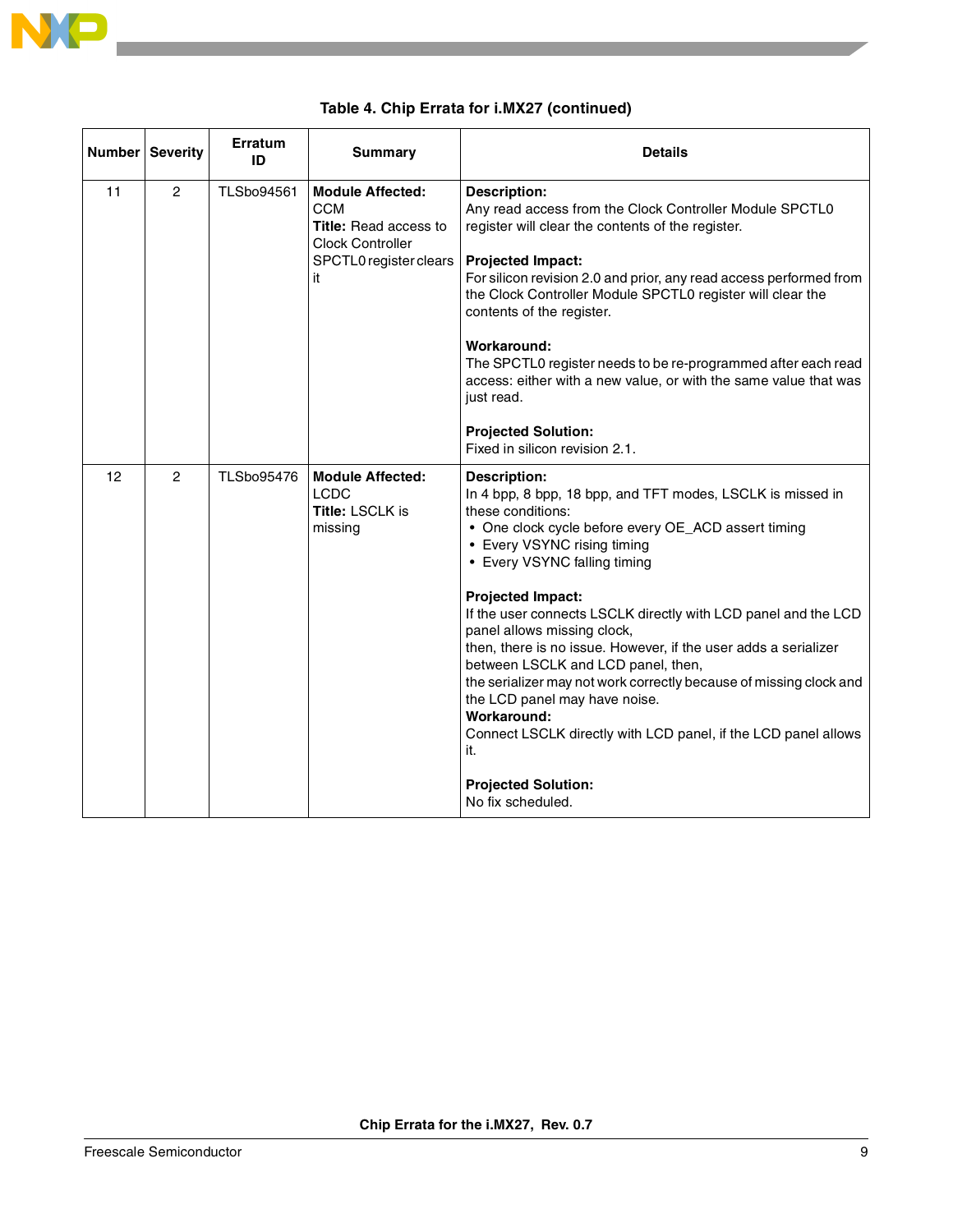

<span id="page-9-0"></span>

|    | <b>Number Severity</b> | <b>Erratum</b><br>ID | Summary                                                                                                       | <b>Details</b>                                                                                                                                                                                                                                                                                                                                                                                                                                                                                                                                                                                                                                                                                                                                                                                                                                                      |
|----|------------------------|----------------------|---------------------------------------------------------------------------------------------------------------|---------------------------------------------------------------------------------------------------------------------------------------------------------------------------------------------------------------------------------------------------------------------------------------------------------------------------------------------------------------------------------------------------------------------------------------------------------------------------------------------------------------------------------------------------------------------------------------------------------------------------------------------------------------------------------------------------------------------------------------------------------------------------------------------------------------------------------------------------------------------|
| 13 | $\mathfrak{p}$         | ENGcm12387           | <b>Module Affected: PLL</b><br><b>Title: MPLL restart</b><br>limitation. Applies only<br>to silicon rev. 2.2. | <b>Description:</b><br>There is a limitation in the i.MX27 CCM module of the latest i.<br>MX27 silicon (rev 2.2). This limitation requires that the MPLL can<br>only be restarted under the following conditions:<br>• CSCR register bit fields: ARMSRC == 1 and ARMDIV[1:0] ==<br>00 (meaning ARM CLK is divided by 2 from MPLL CLK)<br>or<br>• CSCR register bit fields ARMSRC == 0 and ARMDIV[1:0] ==<br>00 (meaning ARM_CLK is divided by 3) and MPLL 2x output is<br>greater than 537 MHz.<br>The ARMSRC and ARMDIV bits can be configured to any value<br>required by the application immediately after the MPLL restart.<br>Workaround:<br>Make sure either of the following two conditions are satisfied<br>when MPLL is restarted:<br>• ARMSRC == 1 and ARMDIV[1:0] == 00<br>or<br>• ARMSRC == 0 and ARMDIV=[1:0] == 00 AND MPLL 2x<br>output $>=$ 537 MHz |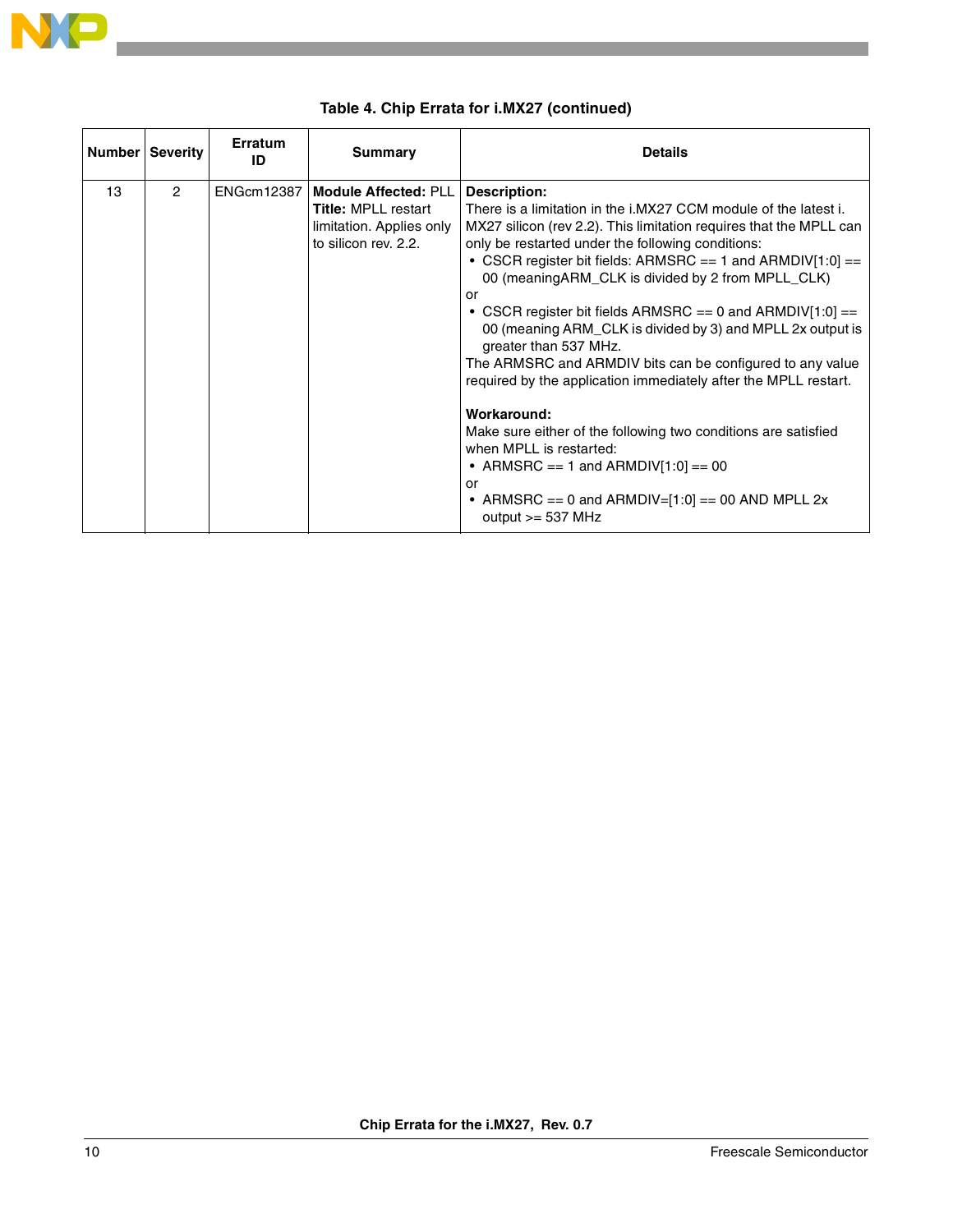

<span id="page-10-0"></span>

|    | <b>Number Severity</b> | Erratum<br>ID     | <b>Summary</b>                                                                                                | <b>Details</b>                                                                                                                                                                                                                                                                                                                                                                                                                                                                                                                                                                                                                                                                                                                                                                                                                                                                                                                                                                                                                                                                                                                                                                                                                                                                                                                                                                                                                                                                                                                                                                                                                                                                                                                                                                                                                                                                                                                                                          |
|----|------------------------|-------------------|---------------------------------------------------------------------------------------------------------------|-------------------------------------------------------------------------------------------------------------------------------------------------------------------------------------------------------------------------------------------------------------------------------------------------------------------------------------------------------------------------------------------------------------------------------------------------------------------------------------------------------------------------------------------------------------------------------------------------------------------------------------------------------------------------------------------------------------------------------------------------------------------------------------------------------------------------------------------------------------------------------------------------------------------------------------------------------------------------------------------------------------------------------------------------------------------------------------------------------------------------------------------------------------------------------------------------------------------------------------------------------------------------------------------------------------------------------------------------------------------------------------------------------------------------------------------------------------------------------------------------------------------------------------------------------------------------------------------------------------------------------------------------------------------------------------------------------------------------------------------------------------------------------------------------------------------------------------------------------------------------------------------------------------------------------------------------------------------------|
| 14 | $\overline{2}$         | <b>ENGcm12388</b> | <b>Module Affected: PLL</b><br><b>Title: MPLL reference</b><br>clock source change<br>following a warm reset. | <b>Description:</b><br>A "warm" reset is a reset initiated by a watchdog timeout,<br>RESET_IN, or by software forcing a reset via the watchdog<br>module. Such a reset will reconfigure all the CCM registers to<br>their default values but it will not restart the MPLL, so the full CCM<br>configuration defined by the registers does not take effect. In<br>particular, MCU_SEL is cleared, selecting the internal FPM<br>output. Changes to ARMSRC and ARMDIV also take immediate<br>effect. As a consequence, if the external high frequency reference<br>clock is slower than the internal FPM output, and the MPLL has<br>been configured to operate at 1.2 GHz, the MPLL will exceed the<br>specified limite of 1.2 GHz. For example: Given an external high<br>frequency clock of 24 MHz, a low frequency clock of 32 kHz, and<br>the MPLL configured for 1.2 GHz (MF=50) using the external<br>24-MHz clock as the reference, the following will occur: After a<br>warm reset, the MPLL will continue using MF=50, because the<br>CCM registers are reset to default values but the PLLs are not<br>restarted. As a result, the MPLL will lock to the FPM output<br>(32.768 MHz, selected by the default value of MCU_SEL in<br>CSCR), driving MPLL output frequency to 1.64 GHz, which is<br>beyond the specified maximum.<br><b>Workarounds:</b><br>1) Reconfigure the MPLL prior to a warm reset to avoid<br>exceeding the 1.2-GHz maximum MPLL output frequency. This<br>workaround only works when warm resets can be anticipated.<br>2) In applications that cannot anticipate a warm reset, as in the<br>case of RESET_IN from somewhere else in the system or a<br>watchdog timeout, the MPLL should be operated at a sufficiently<br>lower frequency so as to prevent a warm reset causing the MPLL<br>to exceed 1.2 GHz.<br>3) The CLKMODE[1:0] pads may be used to bypass the FPM and<br>MPLL thereby preventing the PLL from being overclocked. |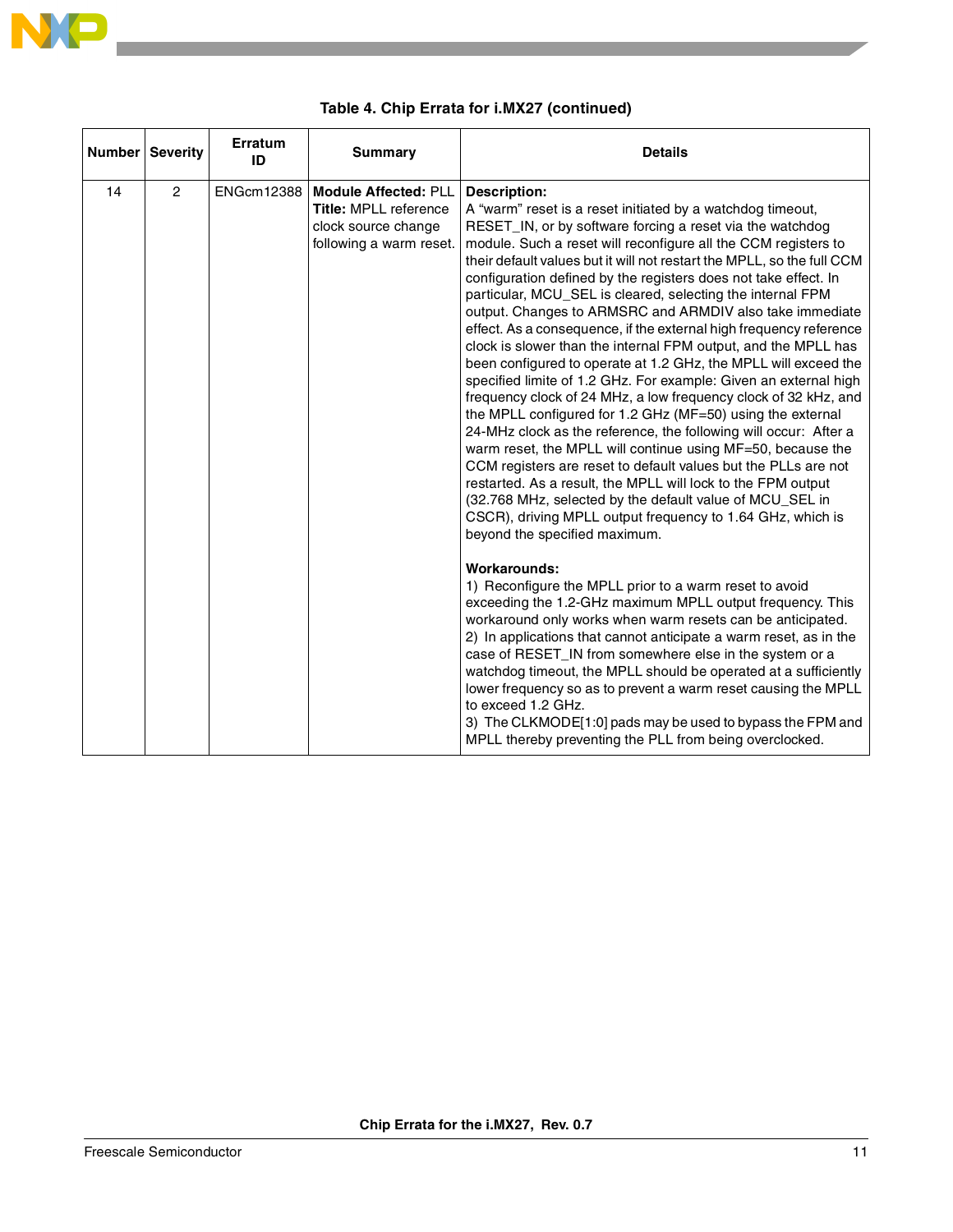

#### *(Continued from erratum 10, ID [ENGcm11563\)](#page-7-0)*



- <sup>1</sup> QVDD, AVDD (IO power for BOOT pin), NVDD5 (IO power for POR\_B pin) must be powered up before MPLLVDD.
- <sup>2</sup> MPLLVDD must be driven to 0, not floating, before powering up.
- <span id="page-11-0"></span><sup>3</sup> NVDD supply domain (except for NVDD5) can be turned on either at the same time as MPLLVDD or with NVDD5





<span id="page-11-1"></span>**Figure 2. Recommended Hardware Fix if QVDD and MPLLVDD are Ganged**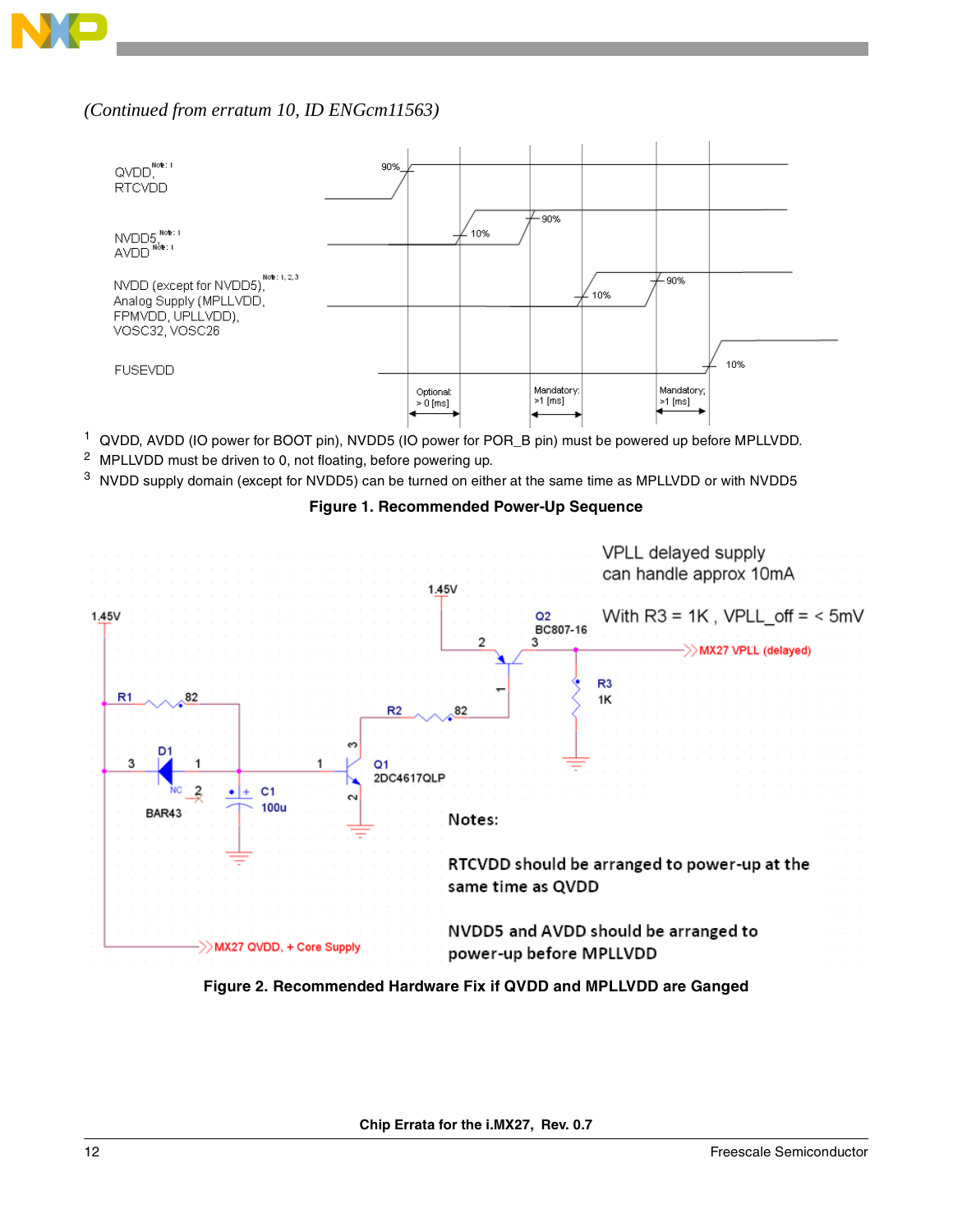



**Figure 3. i.MX27 Clock Architecture**

#### **Firmware:**

//Clock Test Program

The following code provides guidance for setting the MPLL to the new setting (600 MHz) that equates to an output of 1.2 GHz at the 2x Clock Port.

```
/*
Program Explanation
The ARM clock frequency is output at the CLKO pin of the i.MX27, this frequency has been divided 
by 4 at this pin for an easier monitoring. If it is desired to see the full 400MHz at
this pin, the line reg32 CRM PCDR0 | = 0 \times 000000; must be commented.
The program is initially configured to use the external 32.768KHz oscillator as source of the 
MPLL. If it is desired to use the external 26MHz oscillator as source, the following
steps must be followed:
- Comment the reg32_CRM_CSCR &= ~bit16; line
- Uncomment the //reg32_CRM_CSCR |= bit16; line
- Comment the reg32 CRM MPCTL0 = 0 \times 00322030; line
- Uncomment the //reg32_CRM_MPCTL0 = 0x00262C15; line
The DIV3 divider is selected by means of the ARM SRC bit in register CSCR
Then the divided by 3 frequency is divided by 1 to get the ARM clock frequency
Finally, the 1.2GHz is programmed at the 2x Clock Port and the MPLL is restarted for the ARM 
to start running at 400MHz
*/
/*
Notes:
- fdpll = 2 * fref * (MFI + MFN / (MFD + 1)) / (PD + 1)
- MPLL Restart (CSCR, bit 18) restarts MPLL at the new assigned frequency. MPLL_RESTART 
self-clears after 1 (min) or 2 (max) cycles of CLK32
- CSCR register bit 16 (MCU_SEL) should be changed to 1 to select 26MHz external clock source
- CSCR bit 15 (ARM_SRC) selects the ARM clock source (0 = DIV3)
```
**Chip Errata for the i.MX27, Rev. 0.7**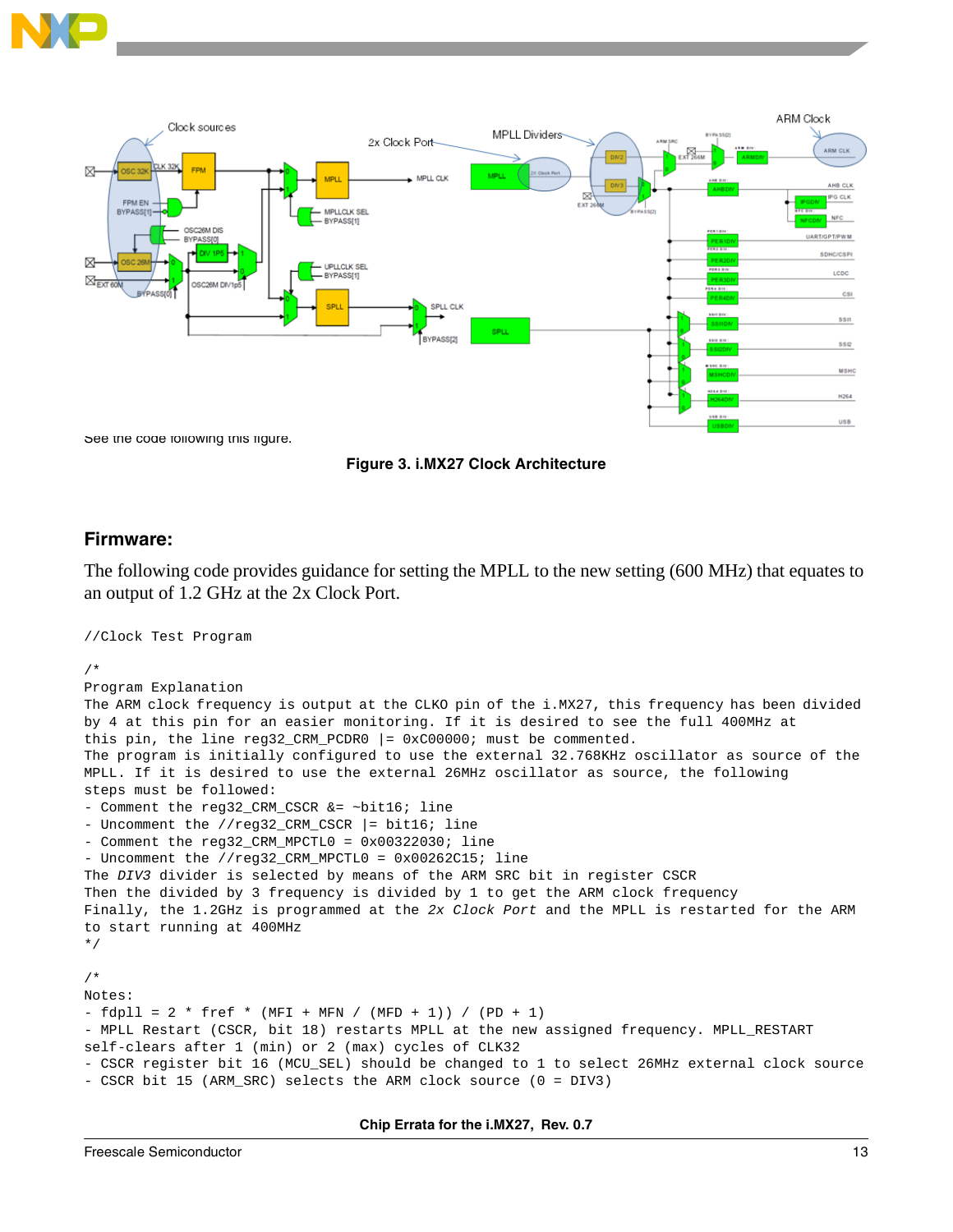

- CSCR bits 13-12 (ARM\_DIV) set the divider for ARM clk (00 = Divide by 1) - CSCR bit 4 divides 26M oscillator by 1 or 1.5 (no need to change, default is divide by 1) - CLKO\_SEL (bits 0-4 of register CCSR) select output at CLKO pin. 00011 is MPLL reference clk \*/ #include <stdio.h> #include "common.h" typedef volatile unsigned short Un16; typedef Un16 \* P\_Un16;/\* unsigned 16 bit data \*/ typedef volatile unsigned int Un32; typedef Un32 \* P\_Un32;/\* unsigned 32 bit data \*/ #ifndef CRM\_CSCR\_BASE\_ADDR #define CRM\_CSCR\_BASE\_ADDR (0x10027000) #endif #define reg32\_CRM\_CSCR (\*(P\_Un32)(CRM\_CSCR\_BASE\_ADDR+0x00)) // 32bit Clock Source Control Reg #define reg32\_CRM\_MPCTL0 (\*(P\_Un32)(CRM\_CSCR\_BASE\_ADDR+0x04)) // 32bit MCU PLL Control Reg #define reg32\_CRM\_MPCTL1 (\*(P\_Un32)(CRM\_CSCR\_BASE\_ADDR+0x08)) // 32bit MCU PLL #define reg32\_CRM\_SPCTL0 (\*(P\_Un32)(CRM\_CSCR\_BASE\_ADDR+0x0C)) // 32bit Serial Peripheral PLL Ctrl 0 #define reg32\_CRM\_SPCTL1 (\*(P\_Un32)(CRM\_CSCR\_BASE\_ADDR+0x10)) // 32bit Serial Peripheral PLL Ctrl 1 #define reg32\_CRM\_OSC26MCTL (\*(P\_Un32)(CRM\_CSCR\_BASE\_ADDR+0x14)) // 32bit Osc 26M register #define reg32\_CRM\_PCDR0 (\*(P\_Un32)(CRM\_CSCR\_BASE\_ADDR+0x18)) // 32bit Serial Peripheral Clk Div Reg 0 #define reg32\_CRM\_PCDR1 (\*(P\_Un32)(CRM\_CSCR\_BASE\_ADDR+0x1C)) // 32bit Serial Peripheral Clk Div Reg 1 #define reg32\_CRM\_PCCR0 (\*(P\_Un32)(CRM\_CSCR\_BASE\_ADDR+0x20)) // 32bit Peripheral Clk Control Reg 0 #define reg32\_CRM\_PCCR1 (\*(P\_Un32)(CRM\_CSCR\_BASE\_ADDR+0x24)) // 32bit Peripheral Clk Control Reg 1 #define reg32\_CRM\_CCSR (\*(P\_Un32)(CRM\_CSCR\_BASE\_ADDR+0x28)) // 32bit Clock Control Status Reg #define reg32\_CRM\_PMCTL (\*(P\_Un32)(CRM\_CSCR\_BASE\_ADDR+0x2C)) // 32bit PMOS Control Reg #define reg32\_CRM\_PMCOUNT (\*(P\_Un32)(CRM\_CSCR\_BASE\_ADDR+0x30)) // 32bit PMOS Counter Reg #define reg32\_CRM\_WKGDCTL (\*(P\_Un32)(CRM\_CSCR\_BASE\_ADDR+0x34)) // 32bit Wakeup Guard Mode Control Reg void freq\_config () { reg32\_CRM\_CSCR &= ~bit16;// 32.768KHz external oscillator selected //reg32\_CRM\_CSCR |= bit16;// 26MHz external oscillator selected //reg32\_CRM\_CSCR &= ~bit15;// **ARM\_SCR (bit 15 in register CSCR) selects between DIV2 or DIV3 dividers, this line leaves the default setting (DIV3)** reg32\_CRM\_CSCR &= 0xFFFFCFFF;// ARM\_DIV = divide by 1 reg32\_CRM\_CSCR &= 0xFF0FFFFF;// SPLL clock source selected for SSI, H264 and MSHC //1. Program the desired values of PD, MFD, MFI, and MFN into the MPCTL0.  $//reg32_CRM_MPCTL0 = 0x00211803i//Default, MPLL = 399MHz @ 32KHz$ 

**Chip Errata for the i.MX27, Rev. 0.7**

//reg32\_CRM\_MPCTL0 = 0x01EF15D5;// MPLL = 399MHz @ 32.768KHz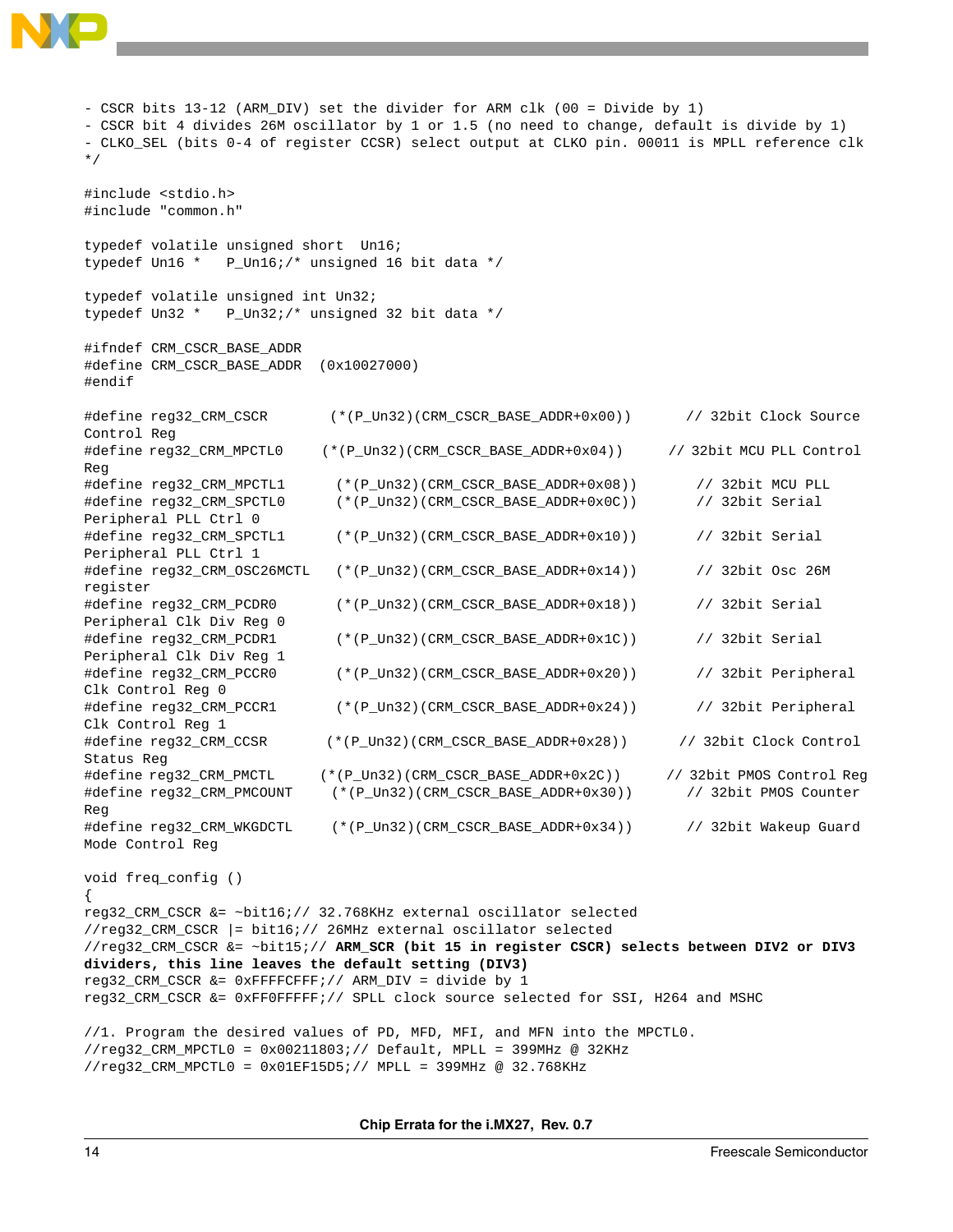

```
//reg32_CRM_MPCTL0 = 0x00331C23;// MPLL = 399MHz @ 26MHz
reg32_CRM_MPCTL0 = 0x00322030;// MPLL = 600MHz @ 32.768KHz
//reg32_CRM_MPCTL0 = 0x00262C15;// MPLL = 600MHz @ 26MHz
//2. Set the MPLL_RESTART bit in the CSCR (it will self-clear).
reg32_CRM_CSCR |= bit18; // New frequency setting takes effect now
//3. New MPLL settings will take effect.
//4. The new PLL clock output is valid upon the assertion of the DPLL lock flag.
}
int main ()
{
printf ("Start test\n");
//reg32_CRM_CCSR &= 0x00;// DPLL, FPM, OSC26M bypassed
reg32_CRM_PCDR0 |= 0xC00000i// CLKO Divided by 4reg32_CRM_CCSR = 0x317;// Output MPLL reference clock at CLKO pin
printf ("Frequency output at CLKO\n");
freq_config ();
printf ("Frequency changed\n");
```